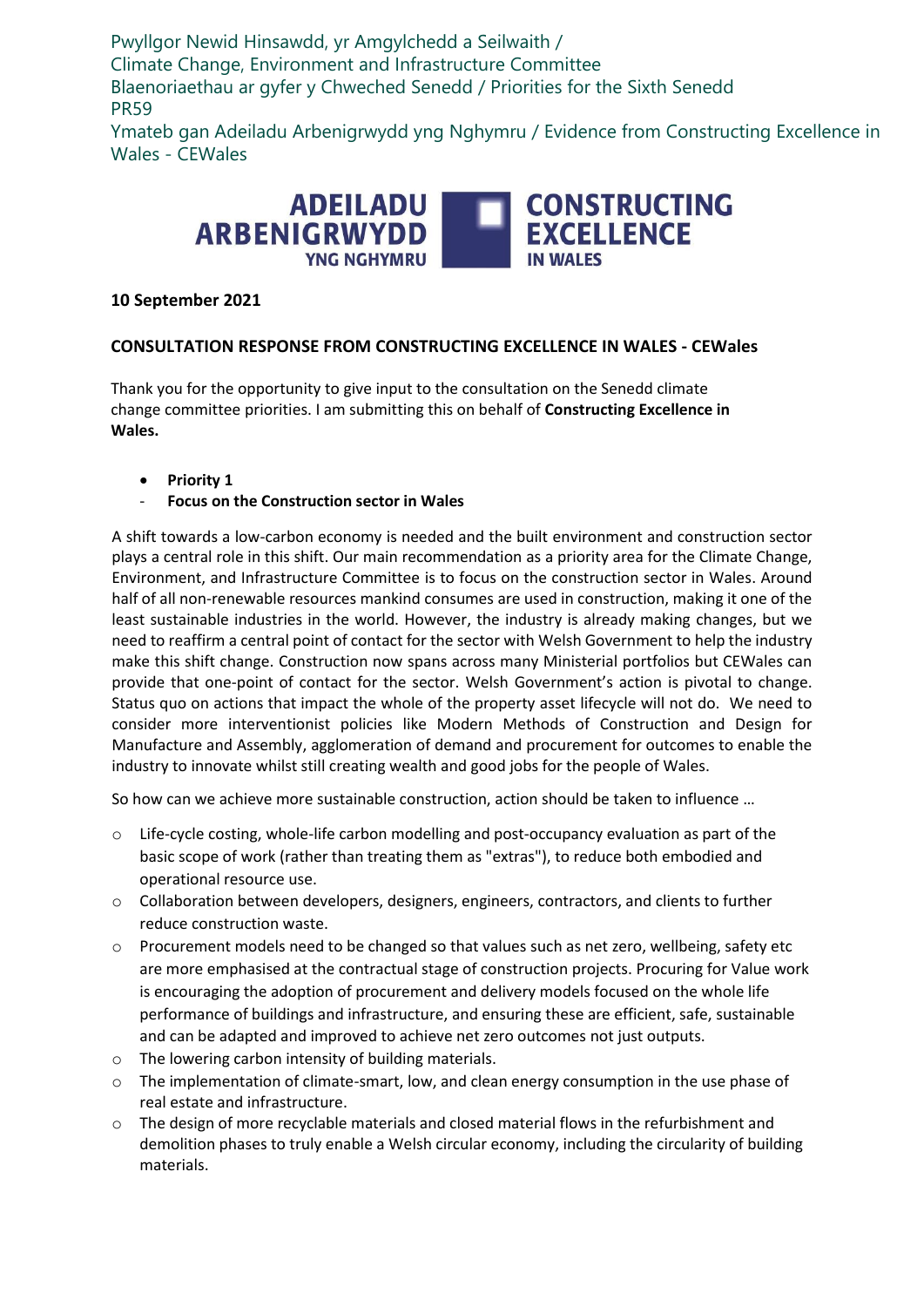- $\circ$  The public sector as a major built environment owner and the largest client and procurer of construction projects should lead by example.
- o Revise building regulations to make better use of planning control including a requirement for a Future Generations and Net Zero Carbon planning condition for all significant planning applications.
- $\circ$  Thinking wider how about nature-based solutions including afforestation of water catchments to support mitigation of flood risk whilst acting as a carbon sink and supporting biodiversity. This will mitigate the need to financial and environmentally costly flood risk infrastructure.

## • **Priority 2**

#### - **Fund research on Welsh construction and the economy**

As we all know, construction is the great enabler for the Welsh economy, but whatever is built, must be delivered sustainably. That means the construction industry, its clients and supply chain, must change if it is to deliver a built environment fit for future generations and one that helps enable our zero carbon aims. However, we do not have the evidence base to understand the true importance of Construction on the welsh economy, if we have this data then we can more accurately evaluate the sectors impact on climate change. CEWales has already identified a research proposal which would provide Welsh Government with this data, but we need funding to obtain the research (the sector has already committed to part funding this). CEWales can be the custodians in the construction sector in Wales to lead change that is geared towards lessening the industry's adverse impact on climate change. Though the challenge is sizeable, positive steps can be taken through better working practices, smarter buildings, and smarter cities, towns and all urban spaces, via a combination of education, investment, collaboration, innovation and by embracing emerging construction-technologies.

- **Priority 3**
- The UK Green Building Council does not cover Wales. CEWales could cover the role of the **UKGBC for Wales.**

According to th[e UK Green Building Council](https://www.ukgbc.org/solutions/?project_type1=&solution_type1=&impact_area%5B%5D=climate-change&project_stage1=), around 10% of the country's carbon dioxide emissions are directly associated with construction activities. The number rises to 45% when considering the whole of the built environment sector and this figure will rise further as a proportion if we do not address the sectors failings, with WG being a lead both as a client and regulator.

Parts of the construction industry are already taking a lead in addressing the challenge. Globally, the World Green Building Council has issued a Net Zero Carbon Buildings Commitment, which challenges companies, cities, states, and regions to reach net zero operating emissions in their portfolios by 2030 and advocates for all buildings in operation to be net zero in operation by 2050. The UK Green Building Council has also recently launched its Climate Commitment Platform. The platform is intended to represent the building industry's response to climate change by mapping the climate commitments and carbon reduction targets of its members (which include several leading UK construction operators). It also provides a forum for clients, developers, and contractors alike to detail their carbon pledges in a clear and unified way. CEWales could emulate this in Wales through appropriate funding.

## • **Priority 4**

## - **Waste in construction**

Clearly, energy use and the associated carbon dioxide emissions, has been rising rapidly over the past few decades. It is therefore prudent to address environmental issues at the outset; throughout the construction cycle, and especially at the end of a structure's life, large quantities of waste are produced. Significant quantities of waste are also generated by the construction process itself. Much of this wastage is avoidable on site, but inattention to design detailing, inappropriate material, dimensions, late variations, over-ordering, etc. also contribute to waste.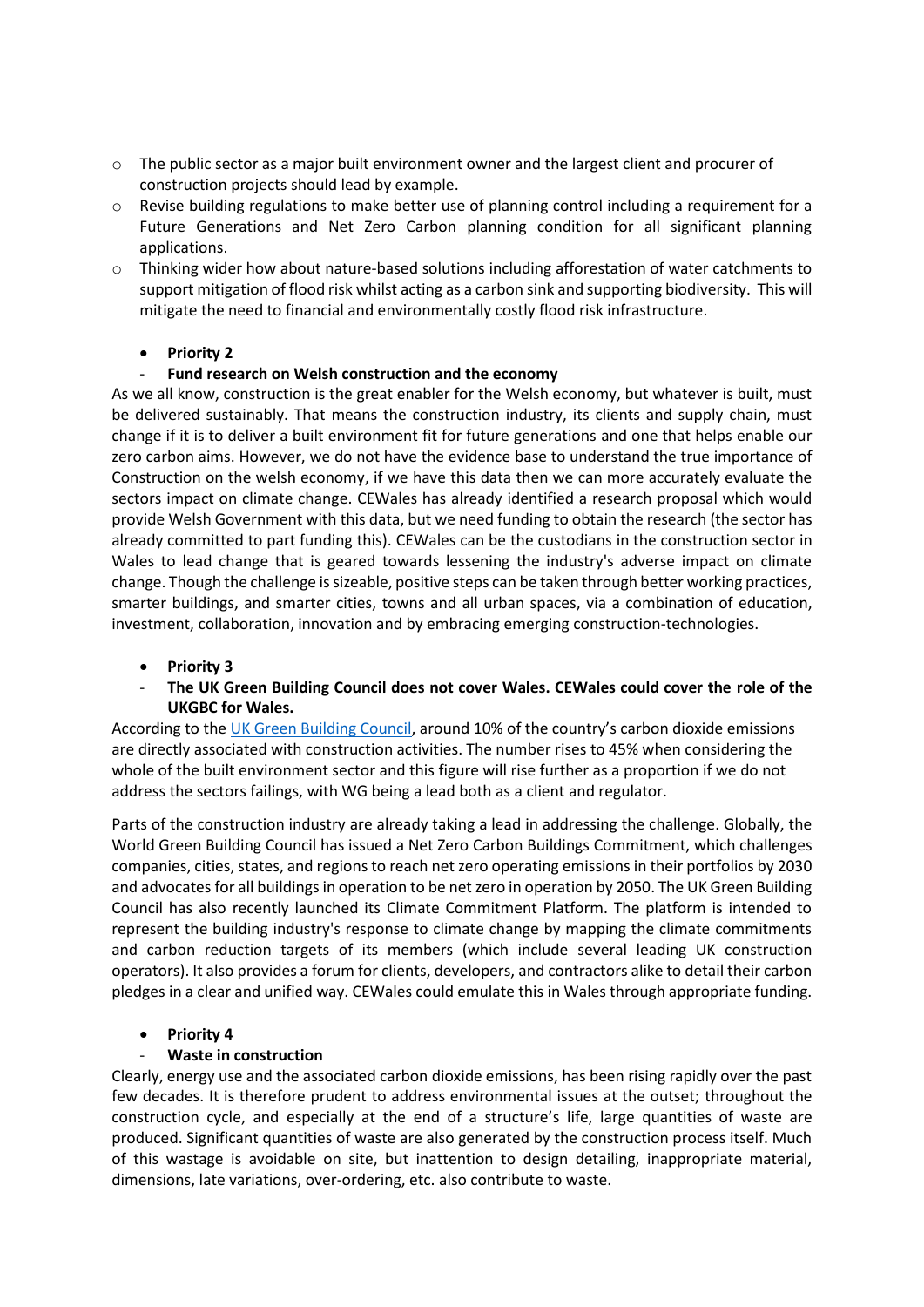Construction industry related energy use accounts for approximately half of national energy use in the UK. The use of fossil-fuel-derived energy in the production of materials, during the construction process, and by the occupants or users of the building or structure throughout its lifetime is a source of significant quantities of carbon dioxide. Though not the most potent of the so-called greenhouse gases, it is the one produced in the greatest quantities. These climatic changes themselves may necessitate changes in construction practice like energy positive buildings, if we build multiples and network them, then we are also building a green power station.

#### • **Priority 5**

#### - **Design for Manufacture and Assembly - DfMA**

Another major focus in improving long term sustainability of built assets requires a shift away from purely targeting delivery of the built asset and towards design for performance of that asset. DfMA can provide a solution here. Development of a proactive DfMA plan for Wales would initiate the transition from outdated traditional methods and approaches to construction, to a semi-industrialised industry delivering enhanced outcomes that would include:

- Support for a green recovery including diving out waste and associated carbon and achieving net-zero targets.
- Support for an Equitable recovery and the foundational economy.
- Delivery of better-quality assets and better outcomes.
- Driving sector innovation.
- Developing world-beating skills, techniques and products.
- Increases in the speed of project and programme delivery.
- Improved sector productivity and reduce capital cost.
- Increasing the predictability of employed capital.
- Strengthening the construction sector's contribution to economic growth.
- With governments across the developed world setting themselves ambitious targets for the elimination of carbon emissions, the infrastructure sector will be required to play its part by reducing operational carbon from infrastructure and embodied carbon from new assets.
- The UK and Welsh Governments are committed to reducing national carbon emissions to net-zero by 2050. While the UK government has pledged to power every UK household with renewable energy by 2030, it is a lot harder to decarbonise quarrying and mining, cement and steel production, at least in the near term. As the rest of the economy gets greener, construction will proportionally account for an ever-larger share of national emissions unless action is taken. Until zero-carbon materials become a reality, the greatest strides to decarbonise construction will be by cutting the quantities of materials used.
- DfMA can help achieve a step change in sector performance, by designing out waste at every stage of the project lifecycle, embedding best practice on energy and resource use into new standards, extending asset life through ease of maintenance and flexibility, and promoting continuous improvement.
- With cutting carbon and saving cost closely aligned, the enhanced environmental and economic outcomes of DfMA will together boost the prospects of a 'green recovery'.

In 2013 the UK government's Infrastructure Carbon Review (authored by Mott MacDonald) set out a carbon reduction hierarchy. DfMA is high up in that hierarchy.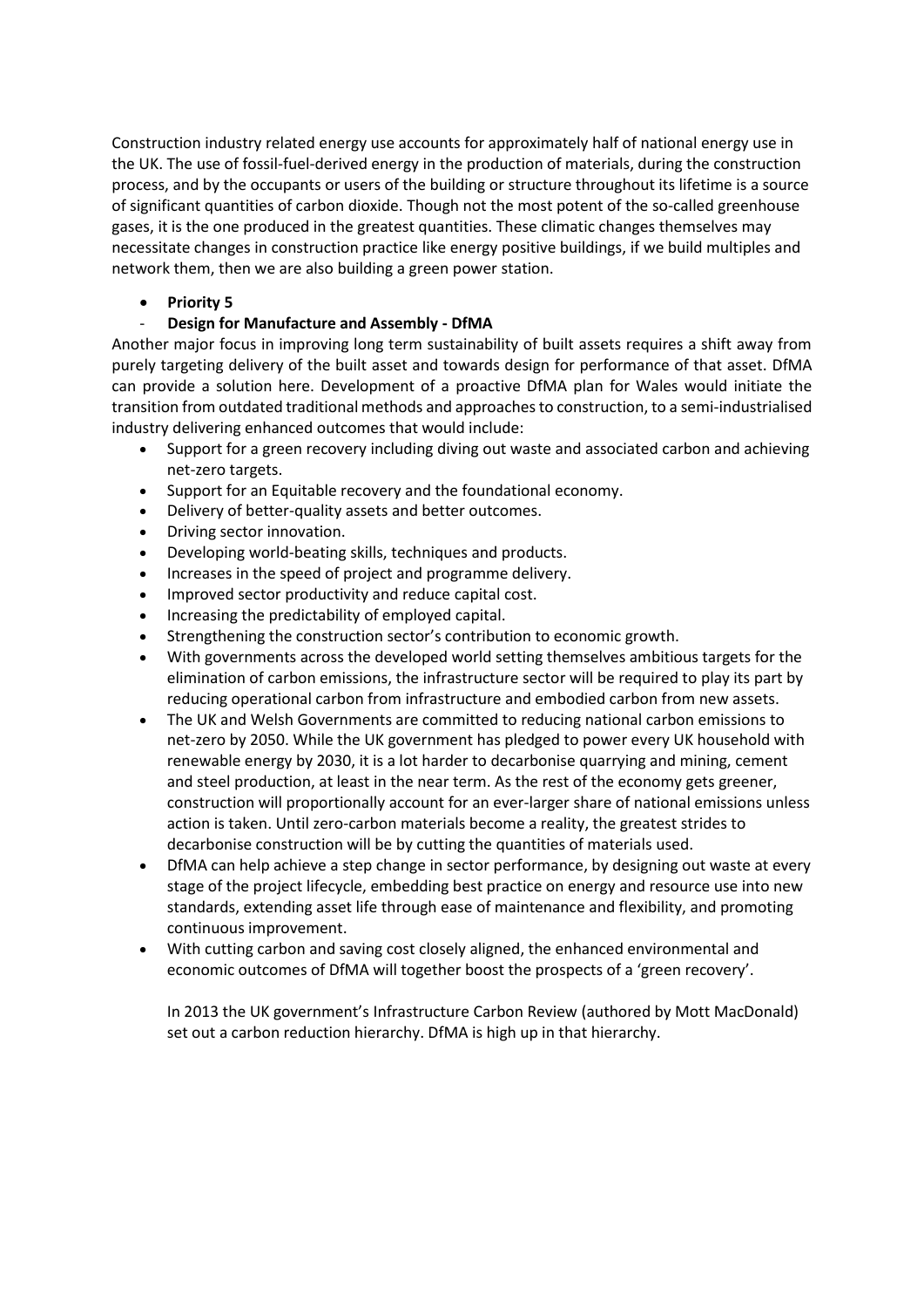

- **DfMA and Waste**

Wastage of materials and resources is an endemic problem when constructing buildings and infrastructure. Projects are still being delivered where up to half of the materials brought to site are wasted and end up in landfill, not in the finished asset.

As well as adding unnecessary cost, wastage increases the carbon footprint of a project with carbon estimates at the design stage usually falling significantly short of the figure on completion. Carbon arising from producing and transporting materials is known as embodied carbon, so if up to 50% of materials delivered to site go to waste, the embodied carbon footprint will be up to twice as big as calculated at design. Delays associated with traditional construction methods add further to the carbon impact, due to the emissions associated with transport and labour.

Waste arises from:

- Designs that are difficult to build or that ignore standard dimensions and units, resulting in leftover quantities.
- Over-ordering due to caution or uncertainty.
- Transporting and storing unused materials.
- Weather and accidental damage of materials in storage.
- Poor supply chain co-ordination, and
- Human error.

It is not just big infrastructure that is responsible: the issue affects construction projects of all kinds and at every scale. Reduced wastage and increased efficiency have long been arguments in favour of DfMA, where designs are based on modular, standardised components, built in a factory and then assembled when they arrive on site. But the industry has been slow to adopt these methods, even with an apparently clear financial incentive to do so. DfMA has the potential to make a transformative difference. Waste is driven out at each stage. Design is optimised for manufacture. Manufacturing is resource efficient. Any waste arising from manufacture is recovered for recycling with the assembly of components becoming the dominant activity of construction sites. Factory-based manufacturing simplifies supply chain logistics, with raw materials being delivered to manufacturing hubs rather than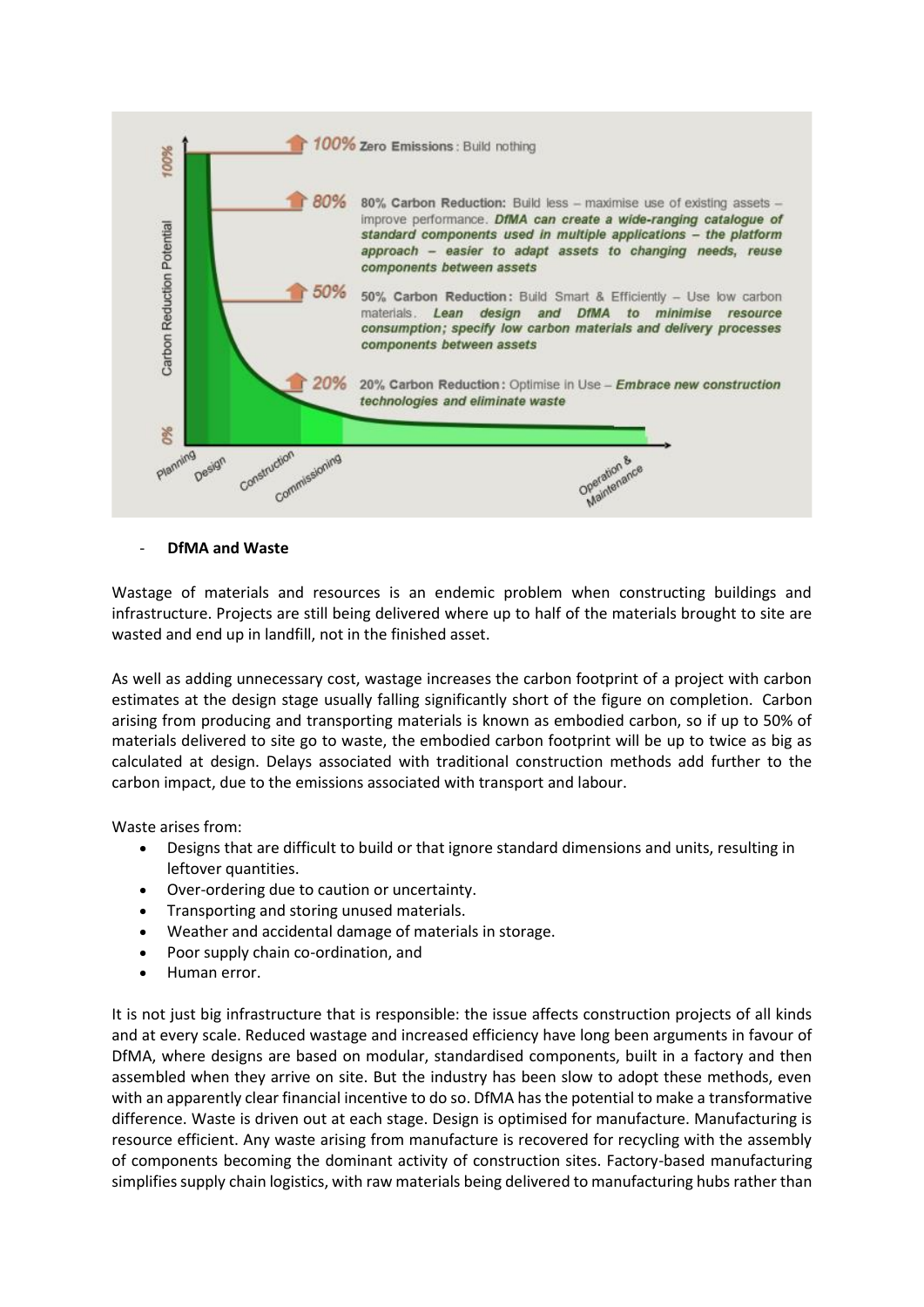to multiple construction sites. Modules are delivered from factory to site only when needed, using 'just in time' principles, so there is reduced risk of wastage resulting from sequencing errors, no stockpiling and over-ordering, and no accidental damage, as the modules are lifted straight into position on delivery.

The above starts to describe the common ground between DfMA and a circular economy for the built environment. Indeed, the transition to a fully circular economy for construction is embedded in the DfMA story (or vice versa). The circular economy is fundamentally about recovering lost value and resources through systems that are regenerative by design. The infrastructure sector, by virtue of its material intensity, is uniquely situated to drive this green economic transformation.

The circular economy, as traditionally known, is a useful framework for addressing issues around waste management and unlocking opportunities in product design. However, far too much pressure and too high expectations have been deferred to the waste management industry to close the circularity loop in the infrastructure sector. By breaking down the circular notion and applying it holistically across the lifecycle of assets we identify green opportunities at each stage that can be best captured by focussing on making the delivery process better. This is DfMA, capturing value by focussing on innovative alliances between actors working across all stages of an assets life cycle, as well as production methodologies.

Turning DfMA into mainstream practice will make a major contribution to decarbonising construction. But it won't happen unless infrastructure owners, designers, constructors and the supply chain work together. How to do that is mapped out in the international standard for managing carbon in infrastructure, PAS 2080, which provides the ability to align the whole supply chain with the net-zero goal.

Now is the time to plan for construction to be a key component of a green recovery – with high-skilled high-paid jobs that offer the extra satisfaction of helping to make our nation cleaner, greener and more beautiful. Making Welsh towns synonymous with green construction technologies and the jobs they bring, DfMA manufacturing methods will support a green construction industry across Wales that helps to secure the future of Welsh construction, accelerates our path to net zero and will lay the foundations for decades of economic growth by delivering low carbon building supply chains. DfMA will directly support delivery of the targets outlined by the 'Ten Point Plan for a Green Industrial Revolution' published by HM Government, November 2020.

## • **Priority 6**

## - **Sustainable materials**

The development of more sustainable materials (which contain lower embodied carbon) is high on the sustainability agenda for the construction industry. For example, the manufacture of cement is responsible for about 8 per cent of overall global CO2 emissions. Less carbon-intensive and more environmentally efficient methods of construction are also key to help drive efficiencies and the sustainability agenda. This must include other solutions other than timber due to the time span of planting to use. There is a need to incentivise innovation and knowledge transfer from Universities and others, like the Material Technology Centre into industry use. We also need to support entrepreneurialism in Wales to bring value to Wales to meet the climate change imperatives whilst also supporting society, communities and our people. We understand WG's rational on encouraging the use of timber, however, if all countries do that (and in part they will) the timber sector will not be able to secure the sustainable products required hence the need to diversify our thinking through innovation.